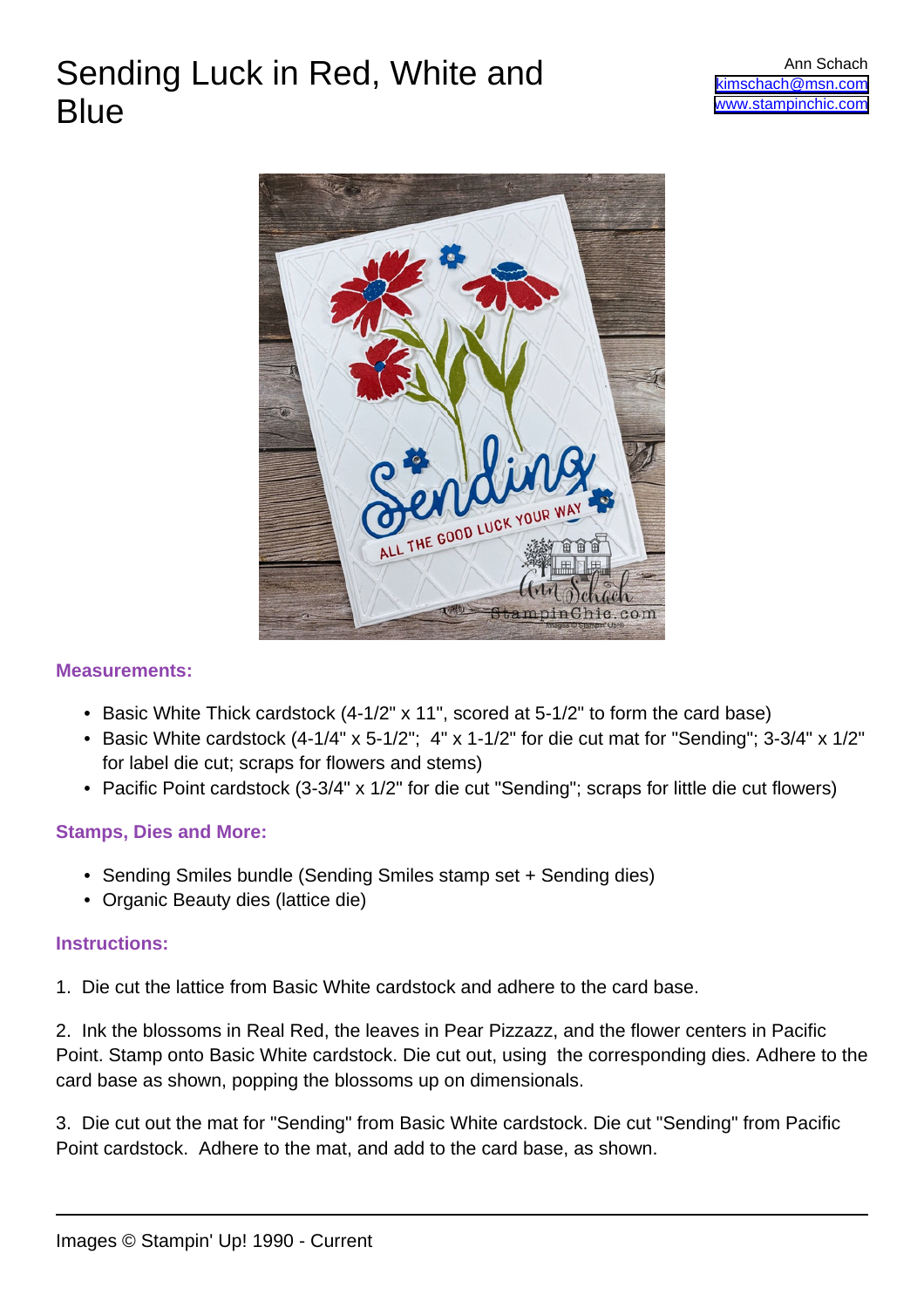4. Ink the sentiment in Real Red, and stamp onto Basic White cardstock. Die cut out with the label die. Adhere to the card base using dimensionals.

5. Die cut three small flowers from Pacific Point. Add to the card base in the positions shown using glue dots. Accent the centers with rhinestones.

- [Sending Smiles Bundle \(English\) 158707](https://www.stampinup.com/products/sending-smiles-bundle-english?dbwsdemoid=2045876) Price: \$49.50
- [Sending Smiles Photopolymer Stamp Set \(English\) 158701](https://www.stampinup.com/products/sending-smiles-photopolymer-stamp-set-english?dbwsdemoid=2045876) Price: \$22.00
- [Pacific Point Classic Stampin' Pad 147098](https://www.stampinup.com/products/classic-stampin-pad-pacific-point?dbwsdemoid=2045876) Price: \$8.00
- [Pear Pizzazz Classic Stampin' Pad 147104](https://www.stampinup.com/products/classic-stampin-pad-pear-pizzazz?dbwsdemoid=2045876) Price: \$8.00
- [Real Red Classic Stampin' Pad 147084](https://www.stampinup.com/products/classic-stampin-pad-real-red?dbwsdemoid=2045876) Price: \$8.00
- [Basic White 8-1/2" X 11" Cardstock 159276](https://www.stampinup.com/products/basic-white-8-1-2-x-11-cardstock?dbwsdemoid=2045876) Price: \$10.25
- [Basic White 8-1/2" X 11" Thick Cardstock 159229](https://www.stampinup.com/products/basic-white-8-1-2-x-11-thick-cardstock?dbwsdemoid=2045876) Price: \$8.75
- [Pacific Point 8-1/2" X 11" Cardstock 111350](https://www.stampinup.com/products/cardstock-8-1-2-x-11-pacific-point?dbwsdemoid=2045876) Price: \$9.25
- [Stampin' Cut & Emboss Machine 149653](https://www.stampinup.com/products/stampin-cut-emboss-machine?dbwsdemoid=2045876) Price: \$125.00
- [Organic Beauty Dies 158983](https://www.stampinup.com/products/organic-beauty-dies?dbwsdemoid=2045876) Price: \$42.00
- [Sending Dies \(English\) 159271](https://www.stampinup.com/products/sending-dies?dbwsdemoid=2045876) Price: \$33.00
- [Rhinestone Basic Jewels 144220](https://www.stampinup.com/products/basic-rhinestone-jewels?dbwsdemoid=2045876) Price: \$6.00
- [Mini Glue Dots 103683](https://www.stampinup.com/products/mini-glue-dots?dbwsdemoid=2045876) Price: \$5.25
- [Multipurpose Liquid Glue 110755](https://www.stampinup.com/products/glue-liquid-multipurpose?dbwsdemoid=2045876) Price: \$4.00
- [Mini Stampin' Dimensionals 144108](https://www.stampinup.com/products/stampin-dimensionals-mini?dbwsdemoid=2045876) Price: \$4.25
- [Stampin' Dimensionals 104430](https://www.stampinup.com/products/stampin-dimensionals?dbwsdemoid=2045876) Price: \$4.25